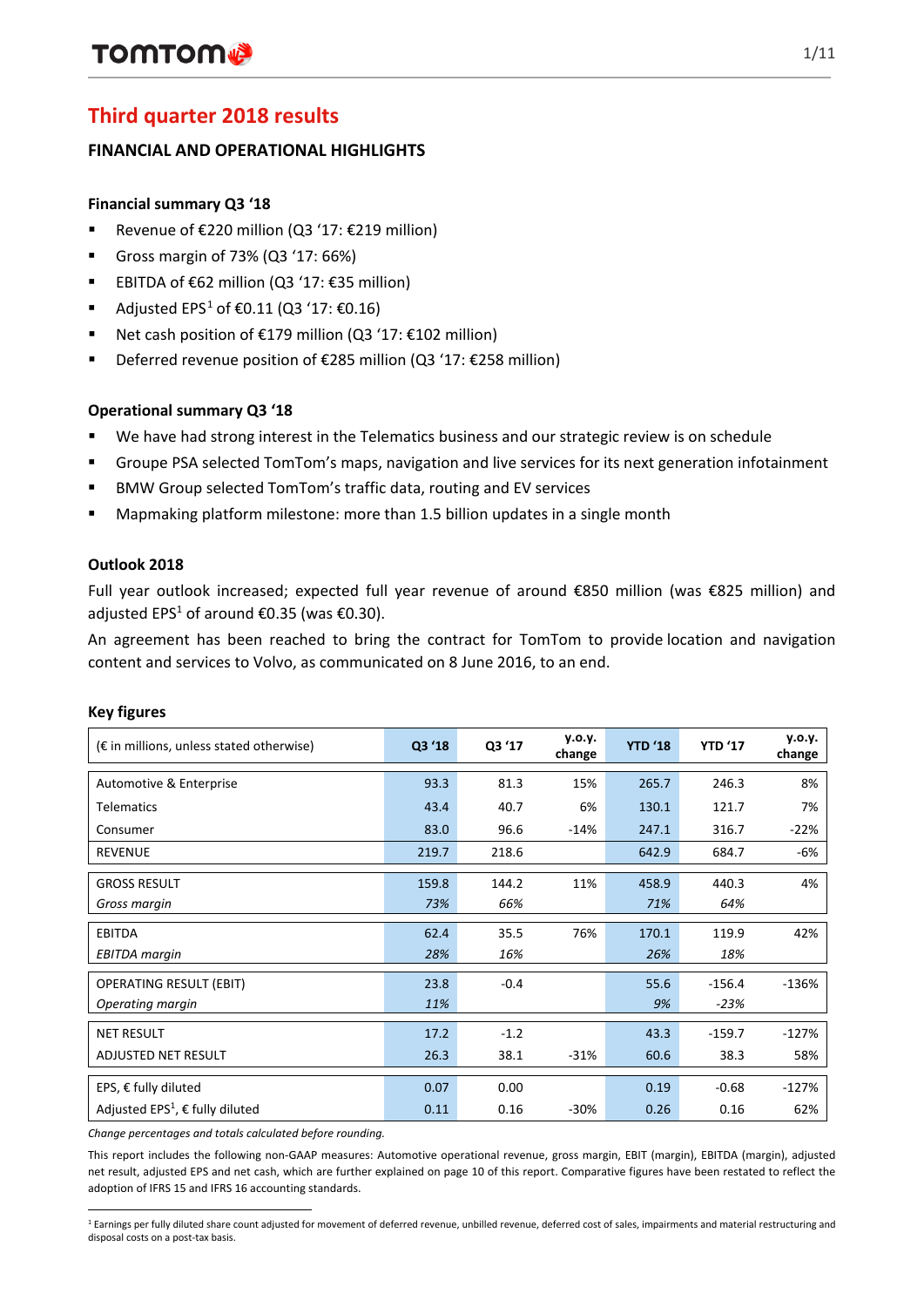## **TOMTOM'S CHIEF EXECUTIVE OFFICER, HAROLD GODDIJN**

*"We continue to make headways in a turbulent automotive environment. Operational revenue increased 36% year on year, and we recently announced new deals with Groupe PSA and BMW Group – highlighting the quality and constant development of our connected navigation products.* 

*We are currently considering strategic options for our Telematics business. With innovation and a renewed focus on the Automotive and Enterprise segment, we will continue to shape the future of driving with accurate maps, navigation software and real-time traffic information and services."*

## **OUTLOOK 2018**

We are updating our guidance for the year.

| Outlook full year 2018 | <b>Updated</b>         | <b>Previous</b>        |
|------------------------|------------------------|------------------------|
| Revenue                | $\approx$ £850 million | $\approx$ £825 million |
| Gross margin           | At least 70%           | At least 70%           |
| <b>OPEX</b>            | $\approx$ £560 million | $\approx$ £550 million |
| <b>Adjusted EPS</b>    | Around €0.35           | At least €0.30         |

An agreement has been reached to bring the contract for TomTom to provide location and navigation content and services to Volvo, as communicated on 8 June 2016, to an end.  As a result of this agreement, the order intake for 2016 is adjusted downwards to more than €250 million (was more than €300 million). We will continue to work together with Volvo going forward, including the Volvo Drive Me programme, a research project into autonomous driving.

During the quarter, we announced that we are exploring strategic alternatives for our Telematics business unit, which may result in a sale of the division. There is strong interest, the process is on schedule and we are aiming to provide a further update in Q1 '19, or earlier when appropriate.

## **FINANCIAL AND BUSINESS REVIEW**

Revenue for the third quarter amounted to €220 million, in line with the same quarter last year (Q3 '17: €219 million). Automotive and Telematics showed year on year revenue increases of 25% and 6% respectively, while Enterprise revenue remained flat compared with the same quarter last year. Gross margin increased by 7 percentage points from 66% in Q3 '17 to 73% in Q3 '18. The net result adjusted for movement of deferred revenue, unbilled revenue and deferred cost of sales on a post-tax basis was a gain of €26 million, which translates to an adjusted EPS of €0.11 (Q3 '17: €0.16). The year on year decrease of the adjusted net result is caused by the timing of invoicing of some customers in Q3 '18.

### **Automotive & Enterprise**

| $(\epsilon$ in millions)              | Q3 '18 | Q3 '17 | y.o.y.<br>change | <b>YTD '18</b> | <b>YTD '17</b> | y.o.y.<br>change |
|---------------------------------------|--------|--------|------------------|----------------|----------------|------------------|
| Automotive                            | 59.4   | 47.7   | 25%              | 171.7          | 141.4          | 21%              |
| Enterprise                            | 33.9   | 33.7   | 1%               | 94.0           | 104.9          | $-10%$           |
| Total Automotive & Enterprise revenue | 93.3   | 81.3   | 15%              | 265.7          | 246.3          | 8%               |

*Change percentages and totals calculated before rounding.*

Automotive & Enterprise combined revenue in the quarter was €93 million (Q3 '17: €81 million). Automotive generated revenue of €59 million in the quarter, representing a 25% increase year on year. Automotive operational revenue increased by 36% year on year (Q3 '18 €72 million vs Q3 '17 €53 million).

Enterprise revenue in Q3 '18 was €34 million, flat compared with the same quarter last year.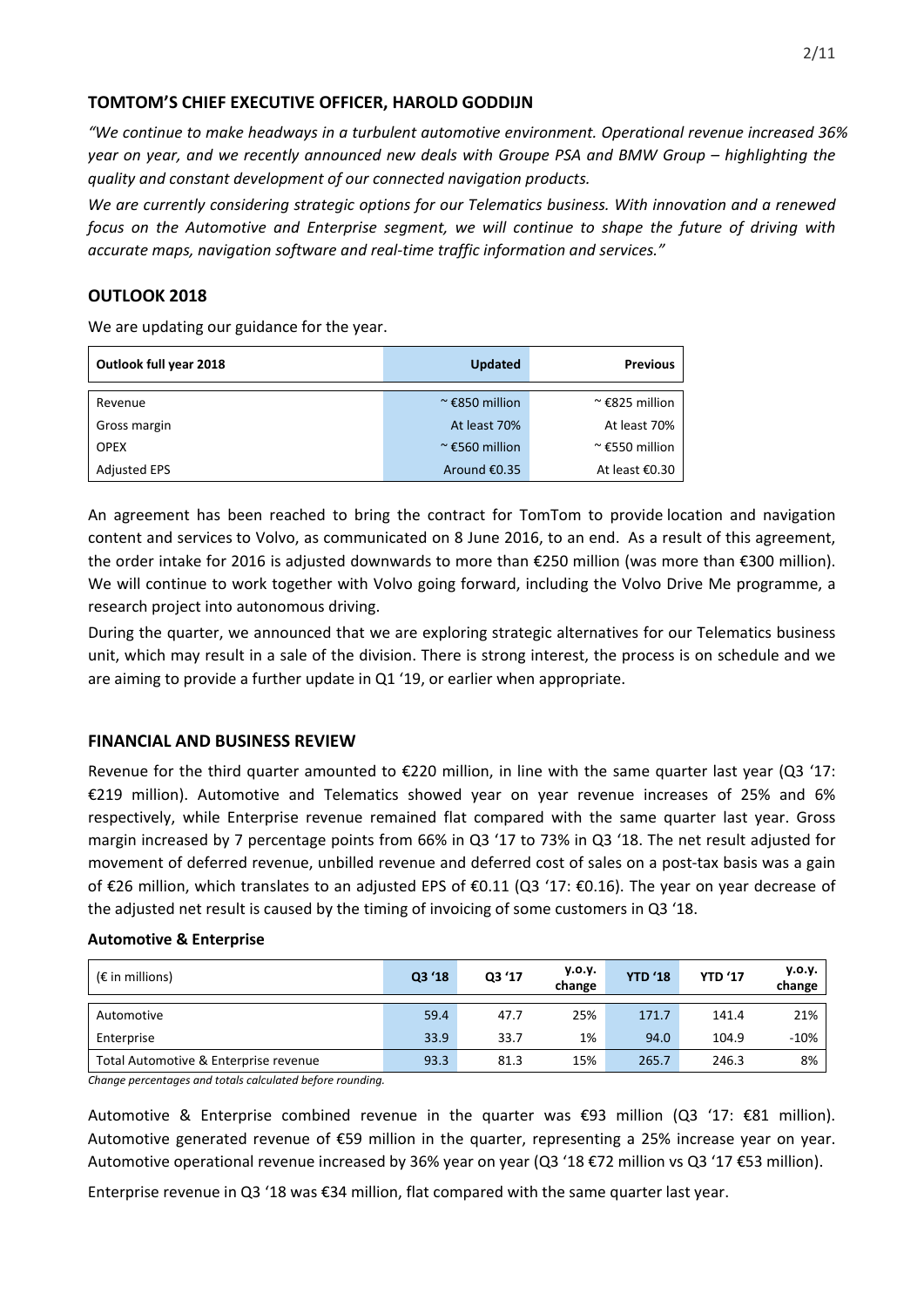Automotive announced new deals with Groupe PSA and BMW Group. Groupe PSA extended its current agreement to beyond 2020, bringing TomTom maps, navigation and real time services into their next generation infotainment system for all brands in all regions. We also signed a multi-year agreement with BMW Group to deliver traffic data, routing and EV services to all BMW, MINI and Rolls-Royce vehicles across more than 33 countries in Europe and around the world.

In Enterprise, we have started offering free maps and traffic tiles in our mobile software developer kit (SDK) for developers as we believe digital maps will play a key role in emerging opportunities in mobility and ridesharing.

Also in the quarter, we announced several collaborations in Enterprise. TomTom traffic data, speed profiles, and map elements will be integrated into [rideOS'](https://rideos.ai/) innovative routing platform for self-driving vehicles to improve predictive analytics. The platform synthesises, manages, and distributes critical safety data and routes for all types of transports. We are also working on a development package for geolocation-based tools and services alongside STMicroelectronics, a global semiconductor leader. As well as supporting location context enhancements for Zenly, a social map app with leading real-time location technology, through our routing and search APIs.

We have also launched Origin-Destination (O/D) Analysis, a new service which provides valuable insight for urban and infrastructure planners by allowing them to see drivers' preferred routes and trends, enabling them to better determine which areas of a city require further development. The new service is available as part of TomTom Move, a web portal offering anonymised, state of the art traffic statistics.

| $(\epsilon$ in millions, unless stated otherwise) | Q3 '18 | Q3 '17 | y.o.y.<br>change | <b>YTD '18</b> | <b>YTD '17</b> | y.o.y.<br>change |
|---------------------------------------------------|--------|--------|------------------|----------------|----------------|------------------|
| Subscriptions                                     | 34.6   | 31.6   | 10%              | 101.4          | 93.5           | 8%               |
| Hardware and other services <sup>1</sup>          | 8.8    | 9.2    | -5%              | 28.7           | 28.1           | 2%               |
| <b>Total Telematics revenue</b>                   | 43.4   | 40.7   | 6%               | 130.1          | 121.7          | 7%               |
| Monthly revenue per subscription $(\epsilon)$     | 13.5   | 13.6   | $-1%$            |                |                |                  |
| Subscriber installed base (# in thousands)        | 861    | 785    | 10%              |                |                |                  |

#### **Telematics**

*Change percentages and totals calculated before rounding.*

*<sup>1</sup> Other services revenue comprises installation services and separately purchased traffic service and/or map content.*

Telematics revenue for the quarter was €43 million, 6% increase compared with the same quarter last year. The recurring subscription revenue for the quarter increased by 10% year on year to  $\epsilon$ 35 million (Q3 '17: €32 million). Monthly revenue per subscription decreased slightly from Q3 '17, due to the mix effect caused by growing aftermarket connected car volumes, which are priced at lower levels compared with the traditional fleet management services. The monthly revenue per subscription of WEBFLEET showed a year on year increase.

At the end of Q3 '18, Telematics totalled 861,000 fleet management and connected car subscriptions. This represents a 10% year on year increase, up from 785,000 subscriptions at the end of Q3 '17.

Telematics is presented as part of continuing operations until the criteria for classification as held for sale is met in accordance with IFRS 5 'Non-current Assets Held for Sale and Discontinued Operations'.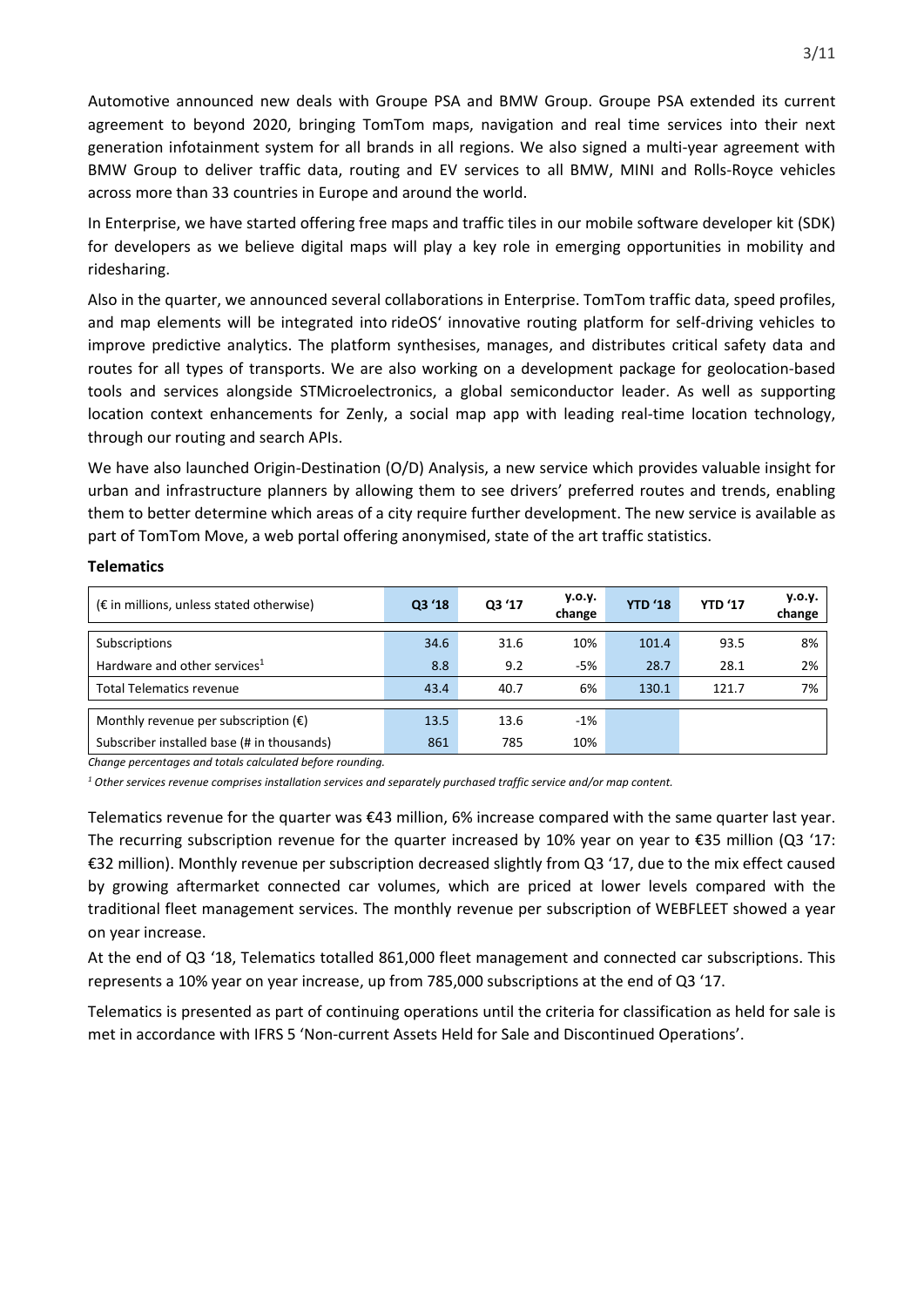#### **Consumer**

| $(\epsilon$ in millions) | Q3 '18 | Q3 '17 | y.o.y.<br>change | <b>YTD '18</b> | <b>YTD '17</b> | y.o.y.<br>change |
|--------------------------|--------|--------|------------------|----------------|----------------|------------------|
| Consumer products        | 75.0   | 87.8   | $-15%$           | 215.9          | 282.0          | $-23%$           |
| Automotive hardware      | 8.0    | 8.8    | $-9%$            | 31.2           | 34.7           | $-10%$           |
| Total Consumer revenue   | 83.0   | 96.6   | $-14%$           | 247.1          | 316.7          | $-22%$           |

*Change percentages and totals calculated before rounding.*

Total Consumer revenue for the quarter was €83 million, 14% lower compared with the same quarter last year (Q3 '17: €97 million).

In the quarter, Consumer business announced that Daimler Trucks has chosen the TomTom Bridge Hub platform to provide navigation and vehicle data to drivers, globally. Daimler Truck drivers using the new infotainment system will benefit from TomTom's connected navigation and traffic information, while being able to access critical vehicle data via the built-in vehicle display.

#### **Gross margin**

The gross margin for the quarter was 73%, compared with 66% in Q3 '17, reflecting the shift of revenue mix towards higher margin data, software and services revenue.

#### **Operating expenses**

Total operating expenses for the quarter were €136 million, a decrease of €9 million compared with the same quarter last year (Q3 '17: €145 million). The year on year comparison is influenced by the restructuring charge of €12 million related to the reorganisation in Consumer Sports booked in Q3 '17, and some one-off items in our operational expenses in Q3 '18, with as a net effect a  $\epsilon$ 4 million gain. The underlying OPEX showed a year on year increase explained by higher amortisation and higher investments in research & development.

### **Depreciation, amortisation and impairment**

Total depreciation and amortisation expenses amounted to €39 million in the quarter, 8% higher compared with the same quarter last year (Q3 '17:  $\epsilon$ 36 million). This increase is caused by higher amortisation of technology and databases derived from the capital expenditures of past years, and an increase in the value of leased assets, driven by the commencement and extension of office leases in the past year.

#### **FX sensitivity**

|                                                   |        | Q3 '18          |                | <b>YTD '18</b>  |
|---------------------------------------------------|--------|-----------------|----------------|-----------------|
|                                                   | Q3 '18 | recalculated at | <b>YTD '18</b> | recalculated at |
| $(\epsilon$ in millions, unless stated otherwise) | actual | Q3 '17          | actual         | <b>YTD '17</b>  |
|                                                   |        | $FX$ rates $^1$ |                | $FX$ rates $^1$ |
| Revenue                                           | 219.7  | 219.3           | 642.9          | 650.8           |
|                                                   |        |                 |                |                 |
| Gross result                                      | 159.8  | 159.6           | 458.9          | 457.3           |
| Gross margin                                      | 73%    | 73%             | 71%            | 70%             |
| EBIT                                              | 23.8   | 23.6            | 55.6           | 49.8            |
| <b>EBIT</b> margin                                | 11%    | 11%             | 9%             | 8%              |
| FX RATES (IN $\epsilon$ )                         | Q3 '18 | Q3 '17          | <b>YTD '18</b> | <b>YTD '17</b>  |
| US dollar                                         | 1.17   | 1.17            | 1.20           | 1.11            |
| GB pound                                          | 0.89   | 0.90            | 0.89           | 0.87            |

*¹The Q3 '18/YTD '18 income and expense in US dollar and GB pound have been converted to euro using Q3 '17 / YTD '17 average exchange rates. All other foreign currencies have not been converted.*

### **Financial income and expenses**

The other financial result for the quarter was an expense of  $\epsilon$ 0.3 million (Q3 '17: expense of  $\epsilon$ 0.1 million), which consisted primarily of foreign exchange losses from the revaluation of monetary balance sheet items.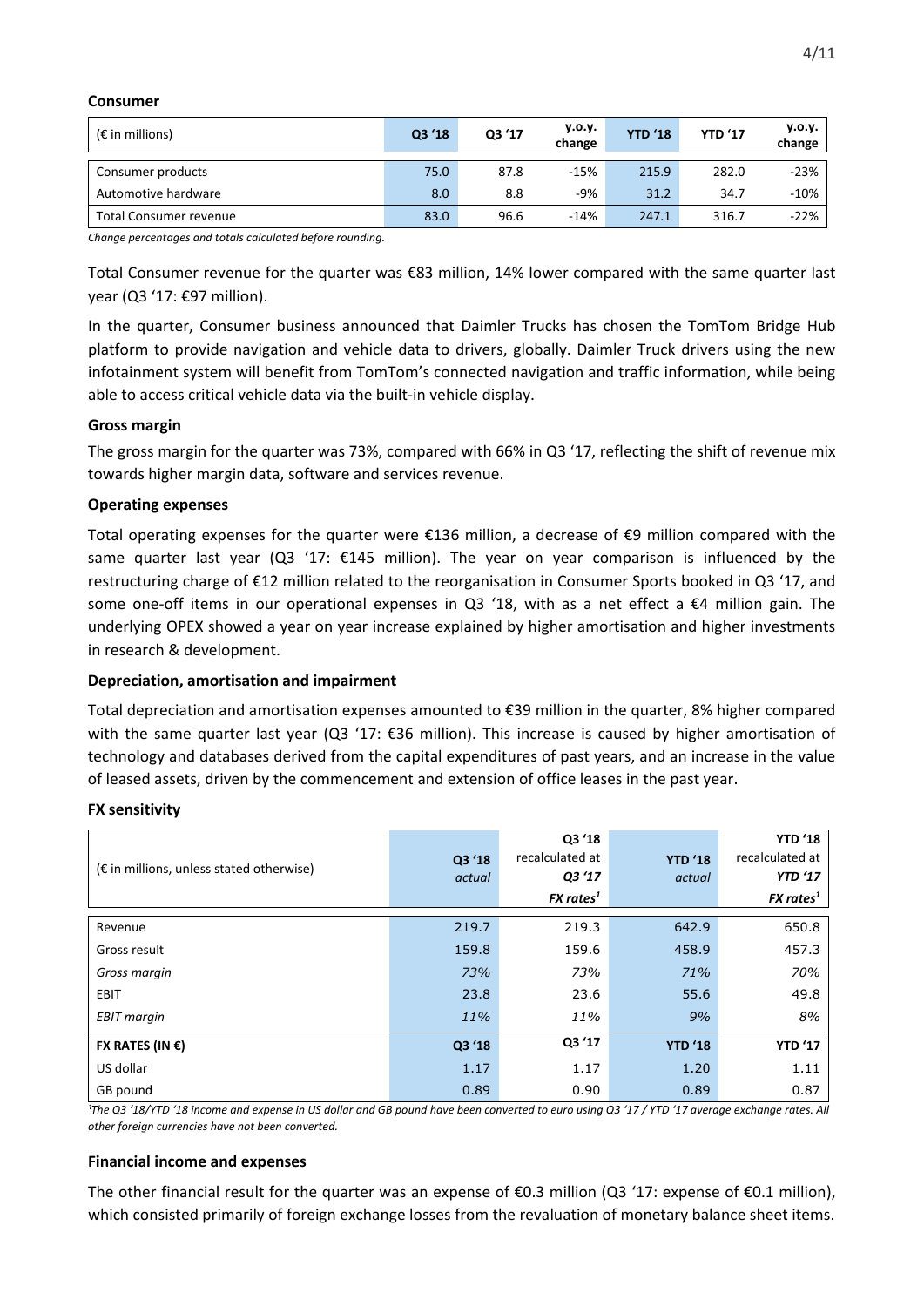#### **Income tax**

The net income tax expense for the quarter was €6.1 million compared with €0.4 million in Q3 '17. The year on year increase is driven by higher profit before tax.

#### **Adjusted net result and adjusted EPS**

| $(\epsilon$ in millions, unless stated otherwise)                  | Q3 '18 | Q3 '17  | y.o.y.<br>change | <b>YTD '18</b> | <b>YTD '17</b> | V.0.V.<br>change |
|--------------------------------------------------------------------|--------|---------|------------------|----------------|----------------|------------------|
| Net result                                                         | 17.2   | $-1.2$  |                  | 43.3           | $-159.7$       | $-127%$          |
| Net result attributed to equity holders                            | 17.2   | $-1.1$  |                  | 43.4           | $-159.6$       | $-127%$          |
| Movement of deferred revenue, unbilled<br>revenue and deferred CoS | 11.9   | 34.5    | 66%              | 22.4           | 21.7           | 4%               |
| Restructuring                                                      |        | 15.3    |                  |                | 15.3           |                  |
| Impairments                                                        |        |         |                  |                | 168.7          |                  |
| Tax effect on movement                                             | $-2.8$ | $-10.6$ | -74%             | $-5.2$         | $-7.9$         | $-34%$           |
| Adjusted net result                                                | 26.3   | 38.1    | $-31%$           | 60.6           | 38.3           | 58%              |
|                                                                    |        |         |                  |                |                |                  |
| Adjusted EPS, € fully diluted                                      | 0.11   | 0.16    | $-30%$           | 0.26           | 0.16           | 62%              |

*Change amounts and totals calculated before rounding.*

The net result for the quarter was a profit of €17 million compared with a loss of €1.2 million in Q3 '17. The net result adjusted for movement of deferred revenue, unbilled revenue and deferred cost of sales on a post-tax basis was a profit of €26 million compared with a profit of €38 million in Q3 '17. The year on year decrease of the adjusted net result is caused by the timing of invoicing of some customers. Adjusted EPS for the quarter was €0.11 compared with €0.16 in the same quarter last year.

*Net movement of deferred and unbilled revenues and deferred cost of sales per segment* 

| $(\epsilon$ in millions) | Q3'18  | Q3'17  | <b>YTD '18</b> | <b>YTD</b> '17 |
|--------------------------|--------|--------|----------------|----------------|
| Automotive               | 12.4   | 5.1    | 48.8           | 28.2           |
| Enterprise               | 10.4   | 36.2   | $-5.4$         | 8.9            |
| <b>Telematics</b>        | $-1.1$ | $-1.6$ | $-1.9$         | $-2.7$         |
| Consumer                 | $-9.8$ | $-5.2$ | $-19.0$        | $-12.7$        |
| Total                    | 11.9   | 34.5   | 22.4           | 21.7           |

*Totals calculated before rounding.*

#### **Balance sheet**

Trade receivables were €129 million in Q3 '18 compared with €164 million at the end of Q3 '17. The inventory level at the end of the quarter was €36 million, compared with €53 million at the end of the same quarter last year, following the decline in hardware sales.

Current liabilities excluding deferred revenue were €230 million compared with €286 million at the end of Q3 '17. The decrease is mainly due to the utilisation of provisions, including the Consumer restructuring provision in Q3 '17 and a decrease in trade payables.

Deferred revenue was €285 million at the end of Q3 '18, compared with €258 million at the end of the same quarter last year. The year on year increase reflects the increased deferred revenue position related to Automotive contracts with upfront payments for multi-year service offerings, offset by releases of deferred revenue in the Enterprise and Consumer segments.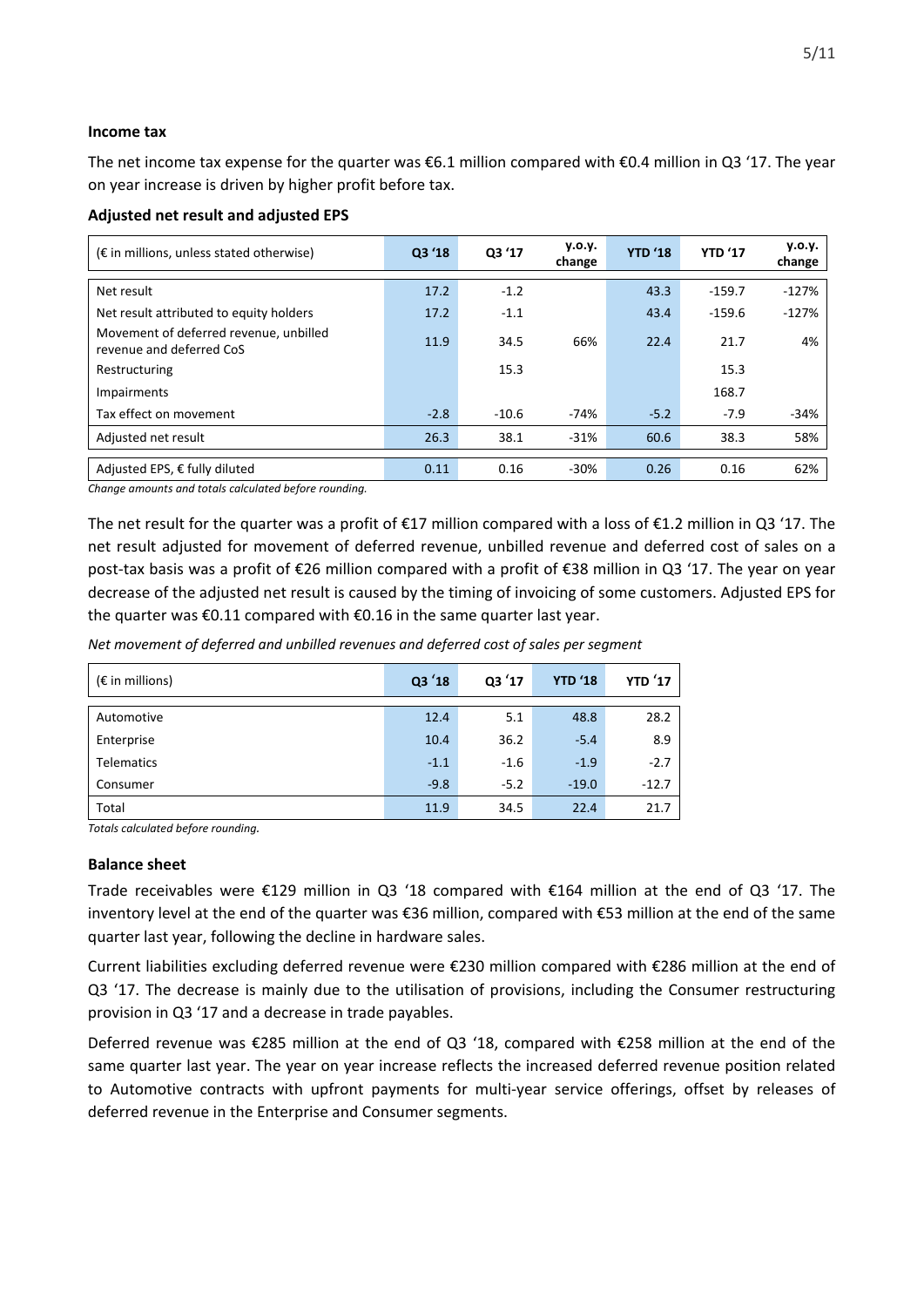#### *Deferred revenue balance by segment*

| $(\epsilon$ in millions) | 30 Sept 2018 | 30 Sept 2017 |
|--------------------------|--------------|--------------|
| Automotive               | 154.9        | 78.6         |
| Enterprise               | 4.2          | 27.4         |
| <b>Telematics</b>        | 28.6         | 30.9         |
| Consumer                 | 96.9         | 121.3        |
| Total                    | 284.7        | 258.2        |

*Totals calculated before rounding.*

On 30 September 2018, the group had no outstanding bank borrowings and reported a cash position of €179 million (Q3 '17: net cash of €102 million).

## **Cash flow**

The cash flow from operating activities for the quarter was €56 million compared with €48 million in Q3 '17. The year on year increase was mainly driven by the higher EBITDA.

The cash flow used in investing activities for the quarter was €28 million, an increase of €3 million from the same quarter in the previous year (Q3 '17  $E$ 25 million). The majority of investments related to the mapmaking platform and map content needed to support growth in Automotive.

*CAPEX (excluding acquisitions)*

| $(\epsilon$ in millions) | Q3 '18 | Q3 '17 | y.o.y.<br>change | <b>YTD '18</b> | <b>YTD '17</b> | y.o.y.<br>change |
|--------------------------|--------|--------|------------------|----------------|----------------|------------------|
| Map content              | 9.3    | 8.6    | 8%               | 22.5           | 22.7           | $-1%$            |
| Mapmaking platform       | 12.3   | 7.8    | 58%              | 32.9           | 23.9           | 37%              |
| <b>Telematics</b>        | 1.8    | 2.1    | $-15%$           | 6.3            | 10.0           | $-36%$           |
| Other                    | 4.6    | 6.5    | $-29%$           | 13.2           | 22.7           | $-42%$           |
| Total                    | 28.0   | 25.0   | 7%               | 74.9           | 79.3           | -7%              |

*Change percentages and totals calculated before rounding.*

The cash flow used in financing activities for the quarter was an outflow of €5.3 million an increase year on year (Q3 '17: outflow of €3.2 million) following the purchase of the remaining non-controlling interests in the group. In the quarter, 166 thousand options were exercised (Q3 '17: 183 thousand options), related to our long-term employee incentive programmes, resulting in a €0.8 million cash inflow (Q3 '17: €0.9 million).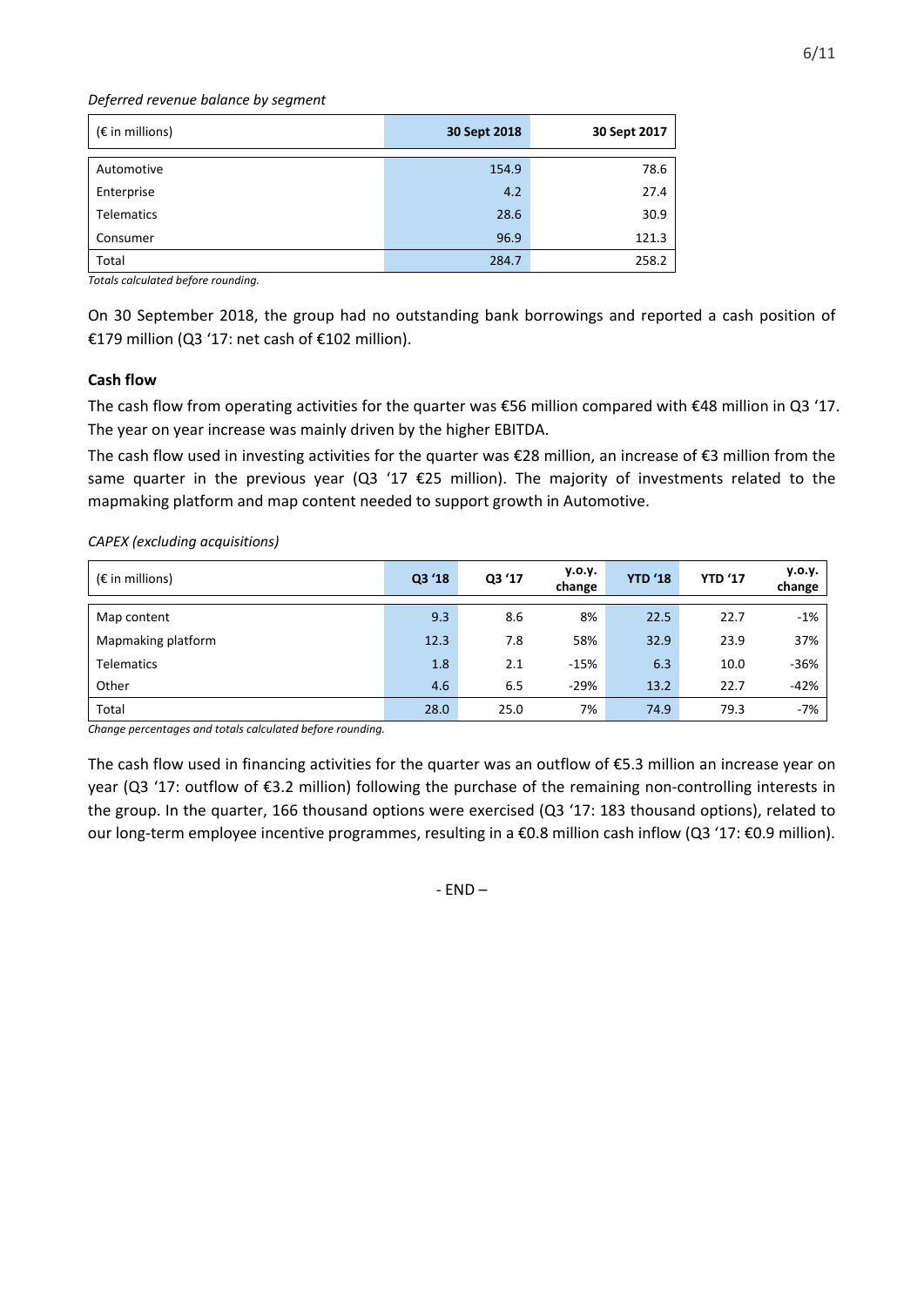## **Consolidated condensed statement of income**

| $(E \in \mathbb{R})$ in thousands)           | Q3 '18<br><b>Unaudited</b> | Q3 '17<br><b>Unaudited</b> | <b>YTD '18</b><br><b>Unaudited</b> | <b>YTD '17</b><br><b>Unaudited</b> |
|----------------------------------------------|----------------------------|----------------------------|------------------------------------|------------------------------------|
|                                              |                            | <b>Restated</b>            |                                    | <b>Restated</b>                    |
| Revenue                                      | 219,690                    | 218,649                    | 642,852                            | 684,697                            |
| Cost of sales                                | 59,875                     | 74,457                     | 183,942                            | 244,412                            |
| <b>Gross result</b>                          | 159,815                    | 144,192                    | 458,910                            | 440,285                            |
| Research and development expenses            | 53,557                     | 51,636                     | 156,416                            | 155,402                            |
| Amortisation of technology and databases     | 28,221                     | 24,430                     | 78,695                             | 71,231                             |
| Marketing expenses                           | 9,545                      | 10,419                     | 27,155                             | 42,718                             |
| Selling, general and administrative expenses | 44,710                     | 58,092                     | 141,086                            | 158,620                            |
| Impairment charge                            | $\mathbf{0}$               | 0                          | $\mathbf{0}$                       | 168,687                            |
| <b>Total operating expenses</b>              | 136,033                    | 144,577                    | 403,352                            | 596,658                            |
| <b>Operating result</b>                      | 23,782                     | $-385$                     | 55,558                             | $-156,373$                         |
| Interest result                              | $-318$                     | $-483$                     | $-762$                             | $-1,466$                           |
| Other financial result                       | $-318$                     | $-115$                     | $-544$                             | 1,741                              |
| Result of associates                         | 105                        | 203                        | 380                                | 556                                |
| <b>Result before tax</b>                     | 23,251                     | $-780$                     | 54,632                             | $-155,542$                         |
| Income tax (expense)                         | $-6,091$                   | $-418$                     | $-11,296$                          | $-4,203$                           |
| Net result                                   | 17,160                     | $-1,198$                   | 43,336                             | $-159,745$                         |
| Net result attributable to:                  |                            |                            |                                    |                                    |
| Equity holders of the parent                 | 17,160                     | $-1,137$                   | 43,433                             | $-159,583$                         |
| Non-controlling interests                    | $\mathbf{0}$               | $-61$                      | $-97$                              | $-162$                             |
| <b>Net result</b>                            | 17,160                     | $-1,198$                   | 43,336                             | $-159,745$                         |
| Earnings per share (in $E$ ):                |                            |                            |                                    |                                    |
| EPS, € basic                                 | 0.07                       | 0.00                       | 0.19                               | $-0.68$                            |
| EPS, € diluted <sup>1</sup>                  | 0.07                       | 0.00                       | 0.19                               | $-0.68$                            |
| Basic number of shares (in thousands)        | 231,069                    | 235,227                    | 230,768                            | 234,246                            |
| Diluted number of shares (in thousands)      | 233,152                    | 237,772                    | 233,028                            | 237,134                            |

<sup>7/11</sup>

-

<span id="page-6-0"></span><sup>&</sup>lt;sup>1</sup> In 2017, no additional shares from assumed conversion were considered as the effect would be anti-dilutive.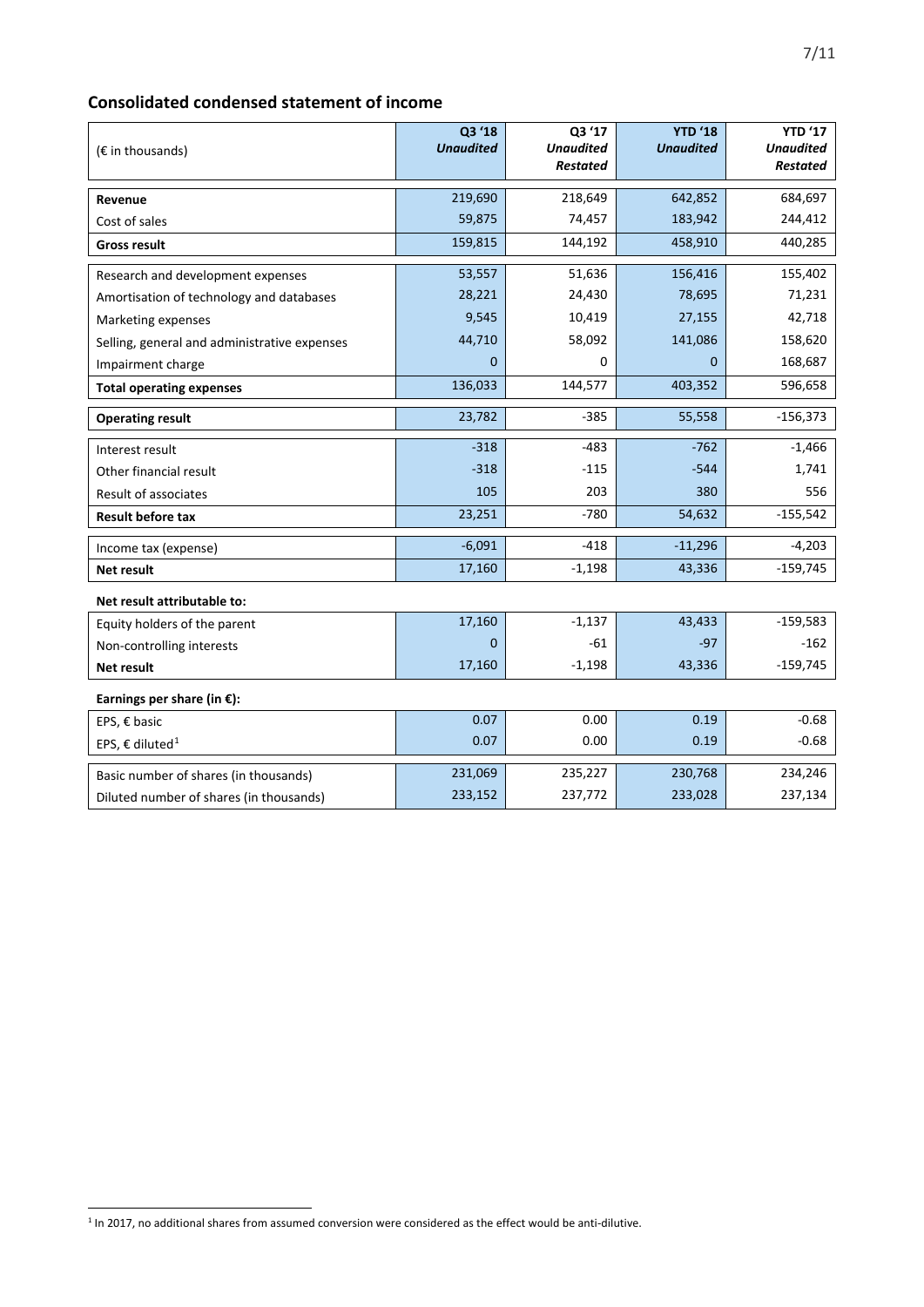## **Consolidated condensed balance sheet**

| $(E \in \mathbb{R})$ in thousands)                  | 30 September 2018<br><b>Unaudited</b> | 31 December 2017 <sup>1</sup><br><b>Audited</b><br><b>Restated</b> |
|-----------------------------------------------------|---------------------------------------|--------------------------------------------------------------------|
| Goodwill                                            | 255,858                               | 256,319                                                            |
| Other intangible assets                             | 684,229                               | 718,397                                                            |
| Property, plant and equipment                       | 37,620                                | 33,621                                                             |
| Lease assets                                        | 38,228                                | 45,689                                                             |
| Contract related assets                             | 5,220                                 | 8,657                                                              |
| Deferred tax assets                                 | 5,782                                 | 7,453                                                              |
| Investments in associates                           | 4,545                                 | 4,223                                                              |
| Total non-current assets                            | 1,031,482                             | 1,074,359                                                          |
| Inventories                                         | 35,717                                | 31,609                                                             |
| Contract related assets                             | 42,051                                | 31,461                                                             |
| Trade receivables                                   | 128,868                               | 114,254                                                            |
| Other receivables and prepayments                   | 34,060                                | 26,066                                                             |
| Other financial assets                              | 28                                    | 0                                                                  |
| Cash and cash equivalents                           | 178,522                               | 120,850                                                            |
| <b>Total current assets</b>                         | 419,246                               | 324,240                                                            |
| <b>Total assets</b>                                 | 1,450,728                             | 1,398,599                                                          |
| Share capital                                       | 47,064                                | 47,064                                                             |
| Share premium                                       | 1,066,488                             | 1,068,149                                                          |
| Treasury shares                                     | $-38,390$                             | $-48,790$                                                          |
| Other reserves                                      | 256,752                               | 263,164                                                            |
| Accumulated deficit                                 | $-560,648$                            | $-609,993$                                                         |
| Equity attributable to equity holders of the parent | 771,266                               | 719,594                                                            |
| Non-controlling interests                           | $\Omega$                              | 2,308                                                              |
| <b>Total equity</b>                                 | 771,266                               | 721,902                                                            |
| Lease liability                                     | 27,750                                | 33,172                                                             |
| Deferred tax liability                              | 84,506                                | 85,804                                                             |
| Provisions                                          | 52,201                                | 43,727                                                             |
| Deferred revenue                                    | 170,147                               | 148,058                                                            |
| <b>Total non-current liabilities</b>                | 334,604                               | 310,761                                                            |
| Trade payables                                      | 49,903                                | 51,441                                                             |
| Income taxes                                        | 2,132                                 | 1,702                                                              |
| Other taxes and social security                     | 8,329                                 | 7,025                                                              |
| Lease liability                                     | 12,897                                | 15,006                                                             |
| Provisions                                          | 29,321                                | 37,173                                                             |
| Deferred revenue                                    | 114,547                               | 113,246                                                            |
| Other contract related liabilities                  | 48,376                                | 64,380                                                             |
| Accruals and other liabilities                      | 79,353                                | 75,963                                                             |
| <b>Total current liabilities</b>                    | 344,858                               | 365,936                                                            |
| <b>Total equity and liabilities</b>                 | 1,450,728                             | 1,398,599                                                          |

<span id="page-7-0"></span><sup>-</sup> $^1$  Certain balance sheet items have been reclassified to conform with current year's presentation.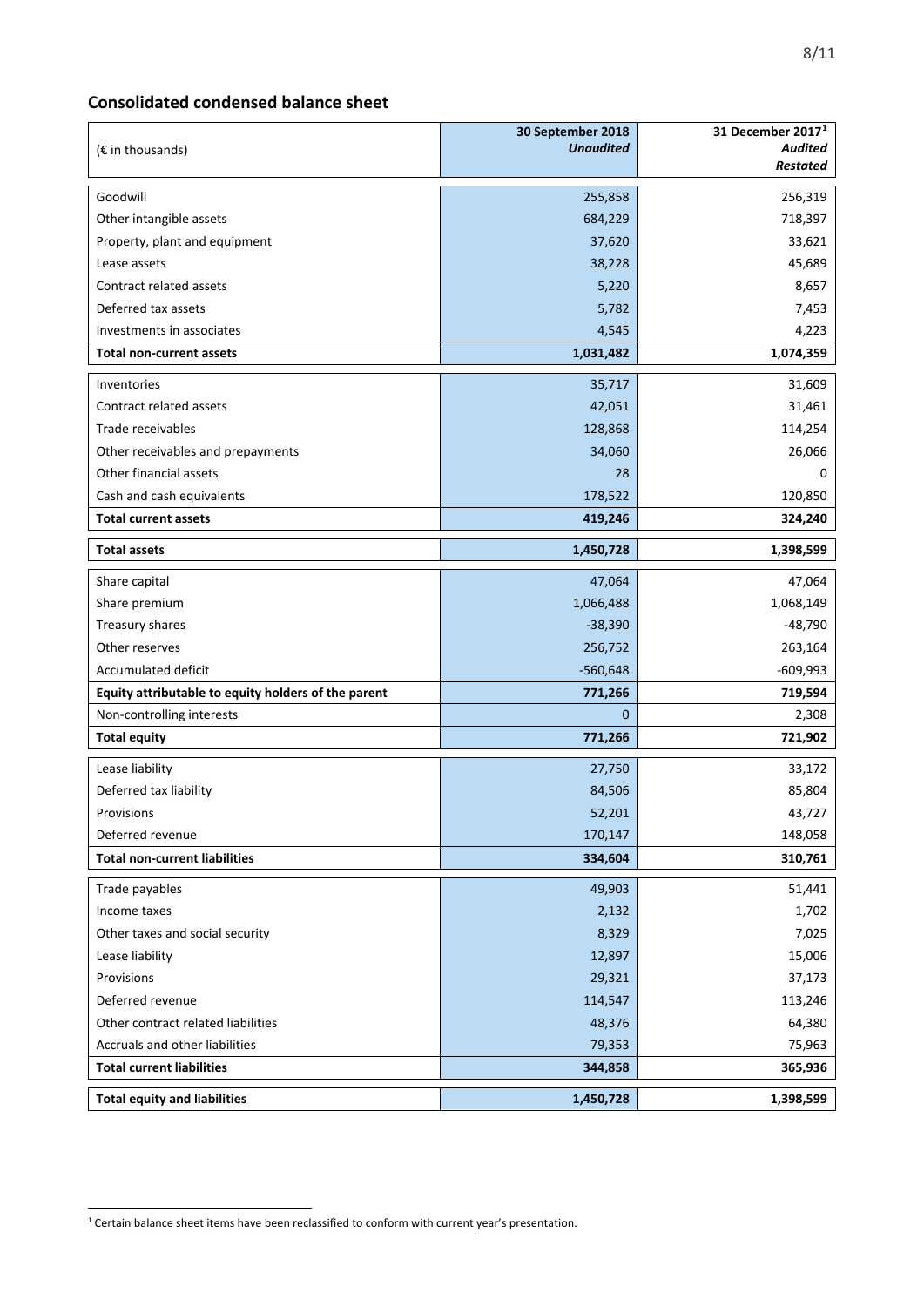## **Consolidated condensed statements of cash flows**

| $(E \in \mathbb{R})$ in thousands)                                   | Q3 '18<br><b>Unaudited</b> | Q3 '17<br><b>Unaudited</b><br><b>Restated</b> | <b>YTD '18</b><br><b>Unaudited</b> | <b>YTD '17</b><br><b>Unaudited</b><br><b>Restated</b> |
|----------------------------------------------------------------------|----------------------------|-----------------------------------------------|------------------------------------|-------------------------------------------------------|
|                                                                      |                            |                                               |                                    |                                                       |
| Operating result                                                     | 23,782                     | $-385$                                        | 55,558                             | $-156,373$                                            |
| Financial gains/(losses)                                             | 523                        | $-3,315$                                      | $-1,151$                           | $-2,918$                                              |
| Depreciation, amortisation and impairment                            | 38,654                     | 35,873                                        | 114,522                            | 276,262                                               |
| Change in provisions                                                 | 1,271                      | 11,475                                        | $-7,423$                           | 3,205                                                 |
| Equity-settled stock compensation expenses                           | 1,298                      | 2,346                                         | 4,242                              | 6,748                                                 |
| Changes in working capital:                                          |                            |                                               |                                    |                                                       |
| Change in inventories                                                | 378                        | 212                                           | 5,294                              | -290                                                  |
| Change in receivables and prepayments                                | $-15,077$                  | $-10,546$                                     | $-32,152$                          | $-47,688$                                             |
| Change in liabilities (excluding provisions) $1$                     | 7,312                      | 16,261                                        | 9,878                              | 6,124                                                 |
| Cash generated from operations                                       | 58,141                     | 51,921                                        | 148,768                            | 85,070                                                |
| Interest received                                                    | 187                        | 48                                            | 397                                | 199                                                   |
| Interest (paid)                                                      | $-506$                     | -449                                          | $-1,076$                           | $-1,416$                                              |
| Corporate income taxes (paid)                                        | $-1,407$                   | $-3,082$                                      | $-6,389$                           | $-8,314$                                              |
| Cash flows from operating activities                                 | 56,415                     | 48,438                                        | 141,700                            | 75,539                                                |
| Investments in intangible assets                                     | $-22,149$                  | $-21,567$                                     | $-59,355$                          | $-68,468$                                             |
| Investments in property, plant and equipment                         | $-5,841$                   | $-3,457$                                      | $-15,576$                          | $-10,815$                                             |
| Acquisition of subsidiaries and other businesses                     | 0                          | 0                                             | $\mathbf 0$                        | $-24,493$                                             |
| Dividends received                                                   | 75                         | 106                                           | 150                                | 106                                                   |
| Cash flows from investing activities                                 | $-27,915$                  | $-24,918$                                     | $-74,781$                          | -103,670                                              |
| Change in utilisation of credit facility                             | $\mathbf{0}$               | 0                                             | $\mathbf{0}$                       | $-7,000$                                              |
| Repayment of borrowings                                              | 0                          | 0                                             | $\mathbf{0}$                       | $-708$                                                |
| Change in lease liability                                            | $-4,754$                   | $-4,053$                                      | $-12,096$                          | $-12,074$                                             |
| Change in non-controlling interest                                   | $-1,400$                   | 0                                             | $-1,545$                           | $-123$                                                |
| Proceeds on issue of ordinary shares                                 | 847                        | 860                                           | 3,527                              | 11,840                                                |
| Cash flows from financing activities                                 | $-5,307$                   | $-3,193$                                      | $-10,114$                          | $-8,065$                                              |
| Net increase / (decrease) in cash and cash                           |                            |                                               |                                    |                                                       |
| equivalents                                                          | 23,193                     | 20,327                                        | 56,805                             | $-36,196$                                             |
| Cash and cash equivalents at beginning of period                     | 155,292                    | 85,041                                        | 120,850                            | 142,527                                               |
| Exchange rate changes on cash balances held in<br>foreign currencies | 37                         | $-148$                                        | 867                                | $-1,111$                                              |
| Cash and cash equivalents at the end of the<br>period                | 178,522                    | 105,220                                       | 178,522                            | 105,220                                               |

-

<span id="page-8-0"></span><sup>&</sup>lt;sup>1</sup>Includes movements in the non-current portion of deferred revenue presented under non-current liabilities.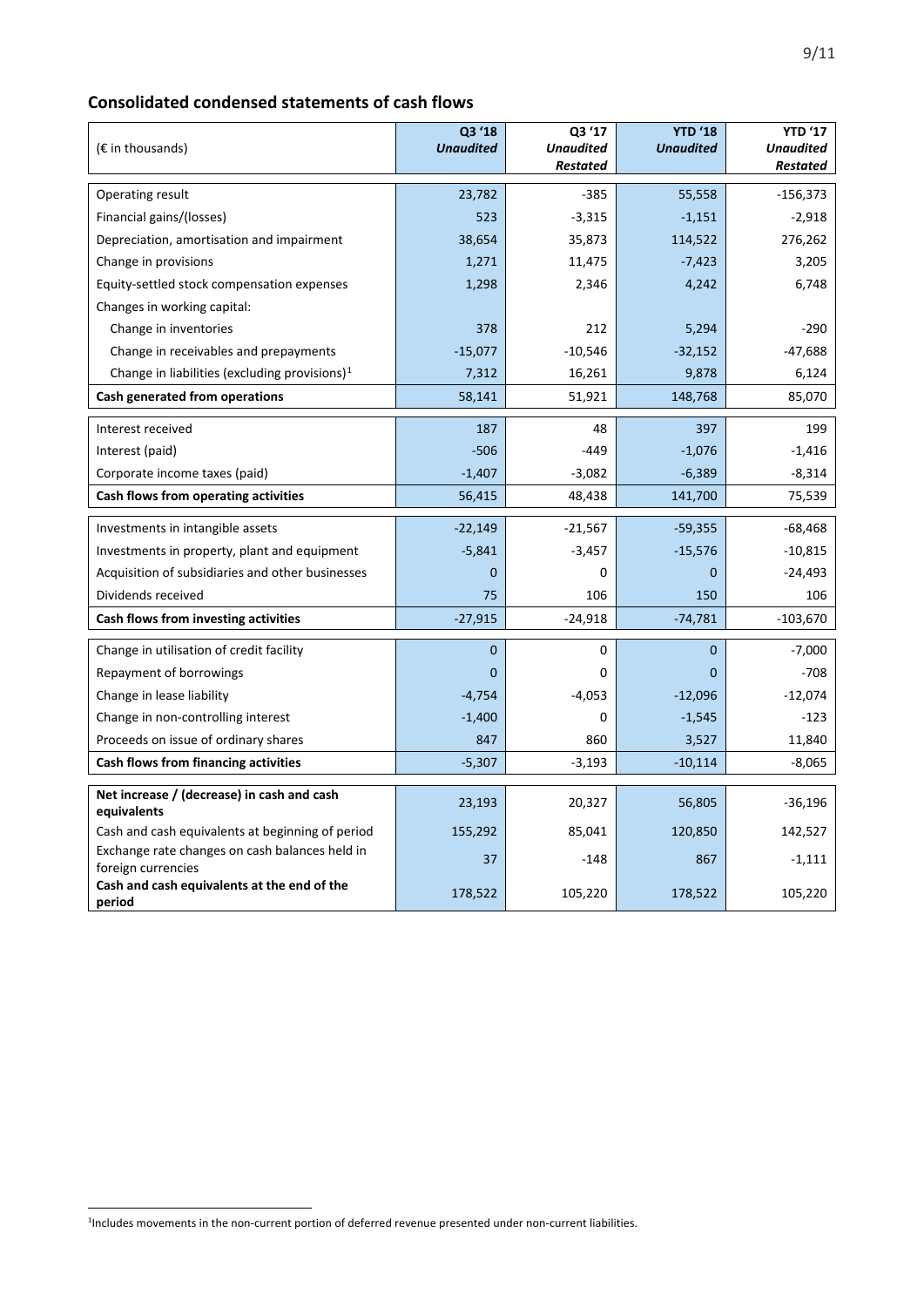## **Accounting policies - basis of accounting**

The condensed consolidated financial information for the three- and nine-month period ended 30 September 2018 and the related comparative information has been prepared using accounting policies and methods of computation as disclosed in in the Financial Statements for the year ended 31 December 2017, except for the three new standards adopted from 1 January 2018.

The group has adopted IFRS 15 'Revenue from Contracts with Customers', IFRS 16 'Leases' (early adoption as permitted by the transitional guidance) and IFRS 9 'Financial Instruments'. The impact of these standards and the accounting policies are explained in the second quarter interim financial statements. Unless otherwise indicated, the quarterly condensed consolidated information in this press release is unaudited nor reviewed. Due to rounding, amounts may not add up precisely to totals.

## **Non-GAAP measures**

The financial information in this report includes measures, which are not defined by generally accepted accounting principles (GAAP) such as IFRS. We believe this information, along with comparable GAAP measurements, gives insight to investors because it provides a basis for evaluating our operational performance. Non-GAAP financial measures should not be considered in isolation from, or as a substitute for, financial information presented in compliance with GAAP. Wherever appropriate and practical, we provide reconciliations to relevant GAAP measures.

**Automotive operational revenue** is IFRS revenue adjusted for the movement of deferred and unbilled revenue

**Gross margin** is calculated as gross result divided by revenue

**EBIT** is equal to our operating result

**EBIT margin** is calculated as operating result divided by revenue

**EBITDA** is equal to our operating result plus depreciation and amortisation charges

**EBITDA margin** is calculated as operating result plus depreciation and amortisation charges divided by revenue

**Adjusted net result** is calculated as net result attributed to equity holders adjusted for movement of deferred revenue, unbilled revenue, deferred cost of sales, impairments and material restructuring and disposal costs on a post-tax basis

**Adjusted EPS** is calculated as adjusted net result divided by the weighted average number of diluted shares over the period

**Net cash** is defined as our cash and cash equivalents minus the nominal value of our outstanding bank borrowings

### **For more information**

TomTom Investor Relations Email: ir@tomtom.com +31 20 757 5194